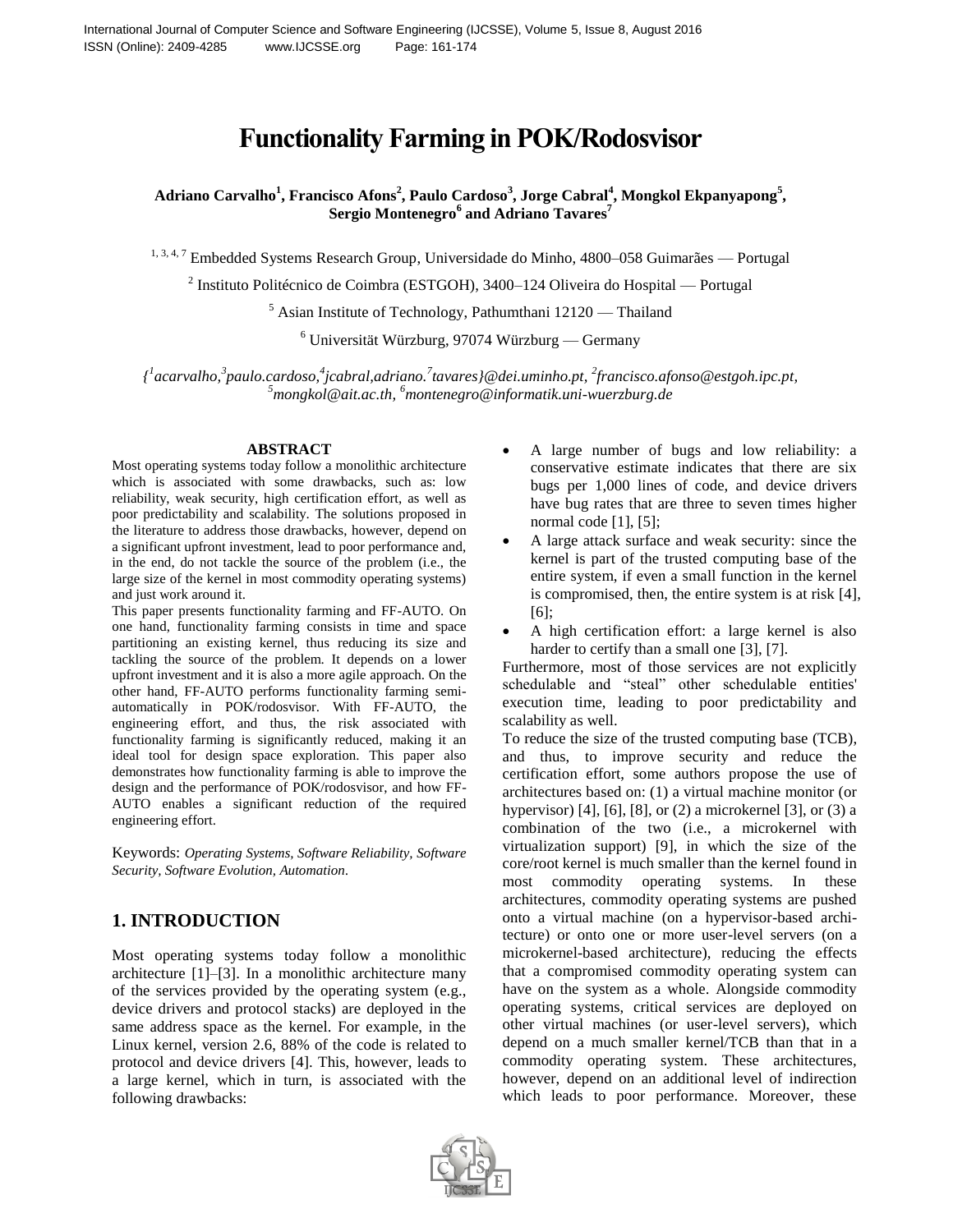architectures depend on the development of a new kernel, and thus, of a significant upfront investment; if the development of the new kernel fails, the cost is huge. In the end, these architectures do not tackle the source of the problem, i.e., the large size of the kernel in commodity operating systems, and just work around it.

This paper presents functionality farming which, instead of a new architecture, consists in time and space partitioning an existing kernel by (1) moving functionality out of the kernel and onto the partition (or application) level, to reduce the size of the kernel, and by (2) replacing the functionality being moved with remote procedure calls to the partition level, to bridge the gap between the kernel and the partition level. This is illustrated in Fig. 1. Through time and space partitioning, it is possible, among other things, to: (1) reduce the size of the kernel/TCB, and thus, to improve its reliability and security, as well as to reduce the certification effort; (2) improve the kernel's predictability and scalability by making functionality, which was previously part of the kernel, explicitly schedulable.



*Fig. 1. Illustration of functionality farming: (a) before functionality farming; (b) after functionality farming.*

Unlike other works, functionality farming tackles the source of the problem (i.e., the size of the kernel in commodity operating systems). It requires a lower upfront investment, since it enables a progressive reduction of the size of the kernel, instead of an all-ornothing approach, and thus, it is also a more agile approach since it enables some decisions to be postponed closer to delivery time when information about the system's requirements is more precise. Functionality farming, however, despite the benefits, not only depends on a significant engineering effort, as will be shown later, but its effects are often very hard to predict, meaning that the associated risk is still high. This paper also presents FF-AUTO, a tool which performs functionality farming semi-automatically in POK/rodosvisor. With FF-AUTO, the engineering effort, and thus, the risk associated with functionality farming

is significantly reduced, making it also an ideal tool for design space exploration. To the best of our knowledge, this is the first paper ever to present a methodology for semi-automatically moving functionality out of the kernel and onto partition level.

Lastly, this paper demonstrates how functionality farming is able to improve the design and the performance of POK/rodosvisor, as well as how FF-AUTO enables a significant reduction of the required engineering effort. Currently, we are unable to demonstrate a reduction of the size of the kernel since POK/rodosvisor is already a very small kernel (very close to microkernel).

Even though functionality farming and FF-AUTO, currently, target only POK/rodosvisor, the underlying methodology can be applied to any other operating system.

This paper is organized as follows. In the following section, an overview of related work is given. In section 3, POK/rodosvisor is described in more detail. In section 4, a more detailed description of functionality farming is given. In section 5, FF-AUTO and its underlying methodology are presented. In sections 6 and 7, two use cases are presented, demonstrating that functionality farming is able to improve the design and the performance of POK/rodosvisor, and that FF-AUTO contributes to a significant reduction of the required engineering effort, and thus, of the associated risk. Finally, in section 8, a summary of the major findings and contributions is given, and future work is proposed.

## **2. RELATED WORK**

Functionality farming is loosely based on the concept of task farming. Task farming consists on the decomposition of computations into identical and independent serial tasks, which are then executed by different processor cores in a multicore processor or in multi-processor systems such as computational grids [10]. Task farming is suited for computations such as a Montecarlo simulations in which the same model is run many times but with different start points (or inputs). A task farm is generically composed by:

- The farmer, responsible for distributing the input to a pool of tasks and for retrieving and merging the output;
- A pool of identical tasks, which perform the actual computation in parallel.

Similarly, functionality farming consists on the decomposition/partitioning of the kernel into partitions which perform the actual computation (not necessarily in parallel). Continuing with this analogy, then, the kernel is the farmer, and the partitions are the pool of identical tasks.

To reduce the size of the trusted computing base (TCB), and thus, to improve security and reduce the certification effort, some authors propose the use of architectures based on: (1) a virtual machine monitor (or

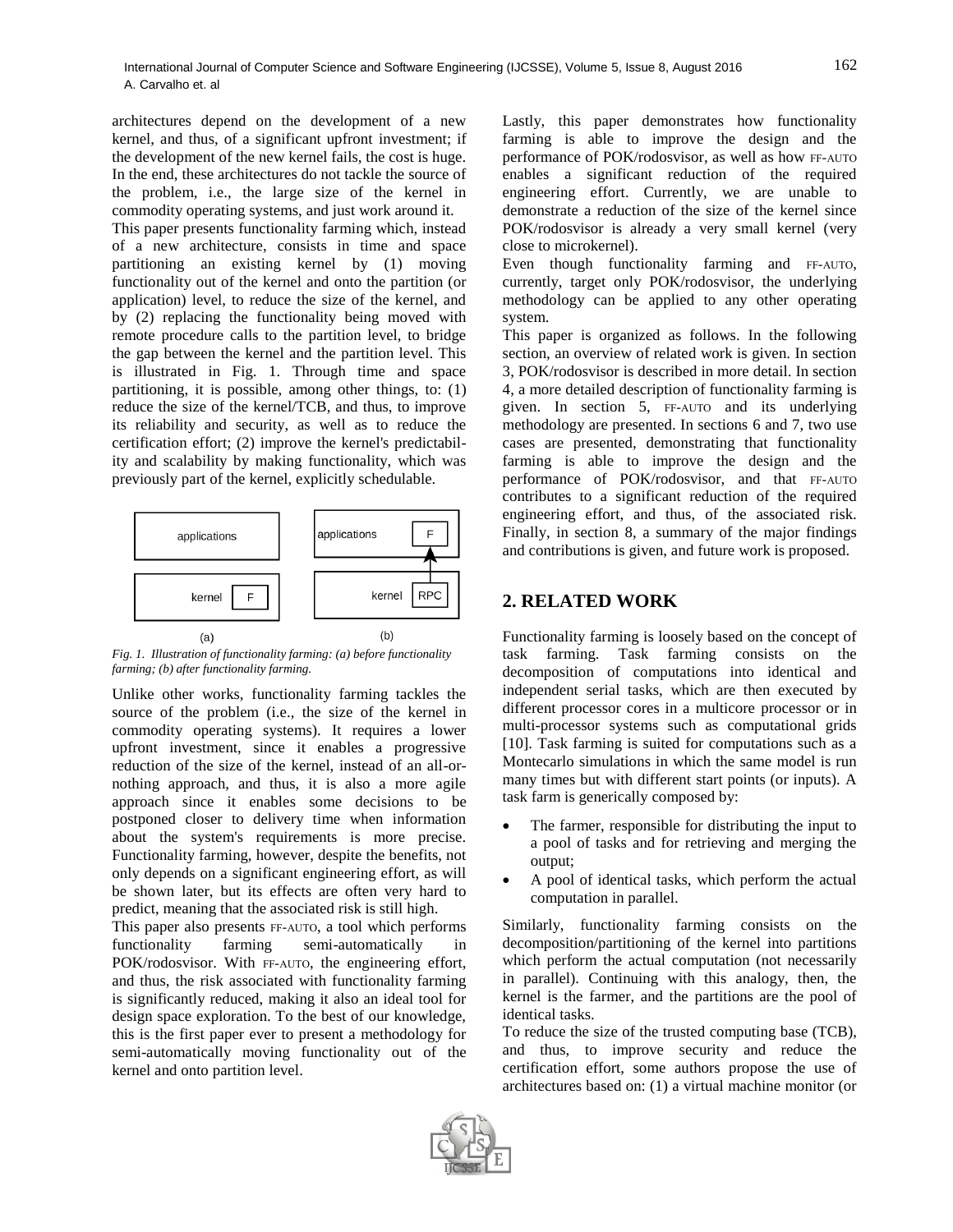hypervisor) [4], [6], [8], or (2) a microkernel [3], or (3) a combination of the two (i.e., a microkernel with virtualization support) [9], in which the size of the core/root kernel is much smaller than the kernel found in most commodity operating systems. More specifically, [4] and [6] propose an architecture based on a virtual machine monitor (or hypervisor). In particular, [4] uses paravirtualization to achieve an even smaller size of the kernel (and thus of the TCB); to accomplish communication between virtual machines, in [6] the hypervisor fully virtualizes one or more network devices, while in [4] paravirtualization is used to achieve the same result but with a smaller kernel/TCB (at the cost, however, of requiring modification to legacy software). Similarly, [8] proposes an architecture based on a hypervisor to better partition the system across the cores of a multicore processor system. On the other end, [3] proposes a microkernel architecture, and [9] proposes an architecture based on a microkernel with virtualization support. In these architectures, commodity operating systems are pushed onto a virtual machine (on a hypervisor-based architecture), or onto one or more user-level servers (on a microkernel-based architecture), reducing the effects that a compromised commodity operating system can have on the system as a whole. Alongside the operating system, critical services are deployed on other virtual machines (or user-level servers), which depend on a much smaller TCB than that in a commodity operating system. These architectures, however, depend on an additional level of indirection which leads to poor performance. Furthermore, on a hypervisor-based architecture in particular, virtual machines are often coarse-grained and heavyweight leading to high resource usage. On a microkernel architecture, on the other end, there is no compatibility with existing software, and the porting effort can be very significant. An architecture based on a "microkernel with virtualization support" solves the issues with the other two architectures, at the cost, however, of a larger size of the kernel/TCB. Still, these architectures depend on the development of a new kernel, and thus, on a significant upfront investment; if the development of the new kernel fails, the cost is huge. In the end, these architectures do not tackle the source of the problem, i.e., the large size of the kernel in commodity operating systems, and just work around it. Conversely, functionality farming tackles the source of the problem, by enabling a progressive reduction of the size of the kernel/TCB, and requires a lower upfront investment. Moreover, through FF-AUTO, the associated engineering effort is significantly reduced, facilitating even further the application of functionality farming.

Similarly to FF-AUTO, other works propose the improvement of existing software through refactoring. For example: [11]–[14] focus on parallelization of existing sequential programs, [15]–[18] on improving security, [19] on improving modularity, and [20] on enabling reentrancy, among others. Similarly to our work, these works enable a reduction of the engineering effort required to implement and evaluate different design alternatives, and thus, also reduce the associated risk. These works, however, imply modifications to the original source code, and require knowledge of the implementation details. Furthermore, these works are limited to hardware-independent applications. Our work, on the other end, instead of transformations at the level of the source code, relies on link time transformations. The original source code is not modified, and only the knowledge of external control and data dependencies is required. Moreover, our work addresses the requirements of hardware-dependent, kernel-level software, and thus, it is not limited to hardwareindependent application.

## **3. POK/RODOSVISOR**

POK/rodosvisor is a separation kernel featuring three partition types, as illustrated in Fig. 2, namely: ARINC 653 partitions [21], privileged partitions, and virtual machines. POK/rodosvisor is the result of the integration of POK [22], a separation kernel featuring ARINC 653 partitions, and Rodosvisor [23]–[25], a previously bare metal hypervisor, featuring full virtualization of the IBM PowerPC 405 [26]. Support for privileged partitions has been added subsequently.



*Fig. 2. The architecture of POK/rodosvisor.*

Partitions are scheduled according to a static scheduling policy, as defined by ARINC 653 [21]. ARINC 653 partitions enforce time and space partitioning, have access to the APlication EXecutive (APEX), and their threads are scheduled according to a priority-based scheduling scheme, all of which, as defined by ARINC 653. The APEX is a programming interface for partition, thread and time management, inter and intra-partition communication, among other things.

A privileged partition is like an ARINC 653 partition, except that it does not enforce space partitioning. A privileged partition does not enforce a protected address space, it runs in the same address space as the kernel and with the same level of privilege. Because a privileged

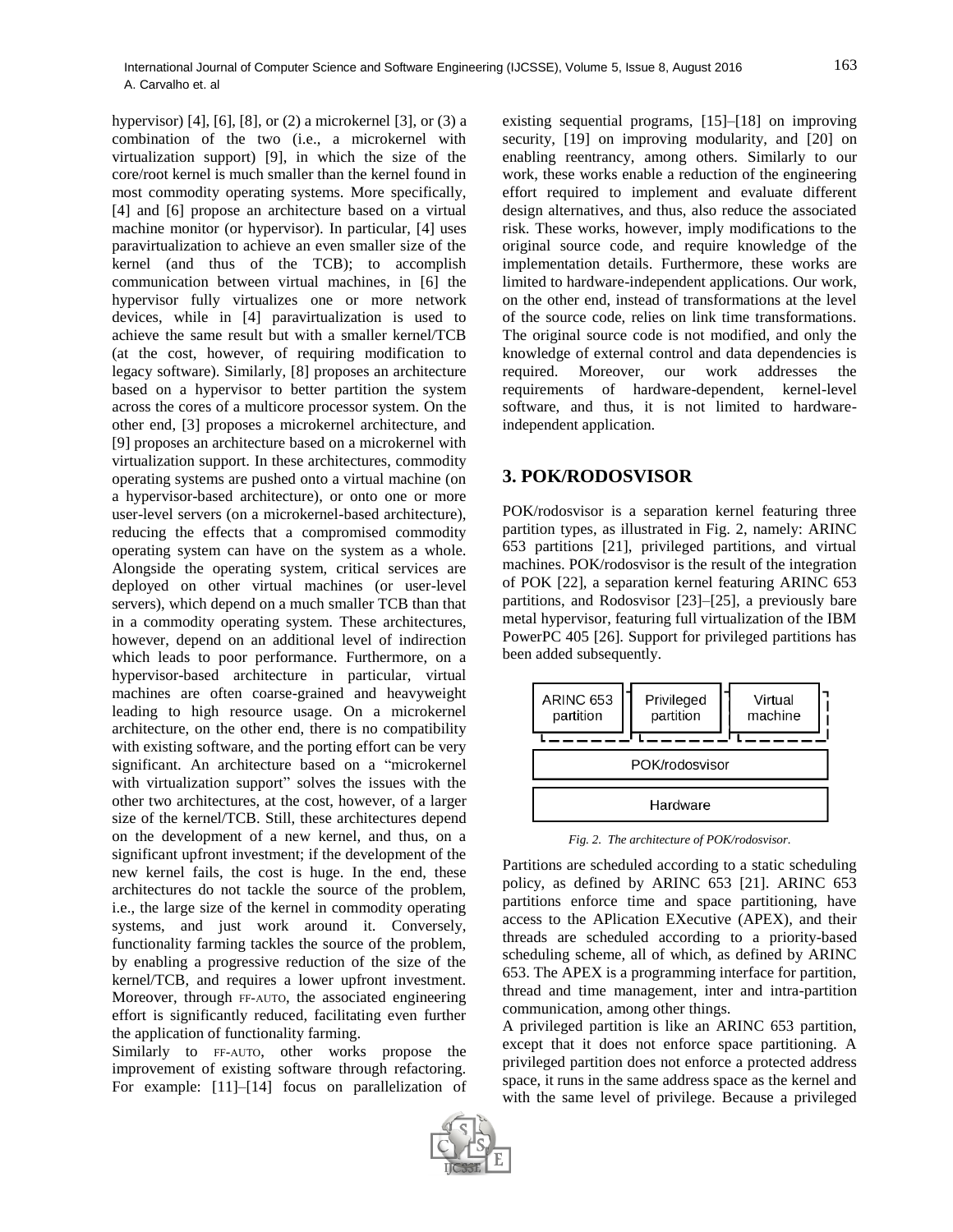partition does not enforce space partitioning, for any given system, only one privileged partition is ever required, and thus, the overhead in terms of the kernel's footprint is not as high as other partition types. A privileged partition also has access to the APEX and, like an ARINC 653 partition, its threads are scheduled according to a priority-based scheduling scheme.

Virtual machines feature full virtualization of the IBM PowerPC 405 [26], and, if desired, paravirtualization. Virtual machines enforce time and space partitioning, and, through full virtualization, also provide compatibility with both application and kernel-level software. Virtual machines support the configuration of: (1) the memory address space (including memorymapped I/O); (2) a virtual I/O controller for I/O virtualization; and (3) an hypercall controller for paravirtualization. Unlike ARINC 653 and privileged partitions, the guest of a virtual machine is responsible for thread scheduling. Additionally, by default, virtual machines have no access to the APEX; however, an hypercall controller can be used to enable access to a limited subset of the APEX, such as to the inter-partition communication services.

Development of a system based on POK/rodosvisor starts with the creation of an AADL model [27] specifying the desired system configuration. An AADL model enables, among other things, the specification of:

- partitions: their type and their implementation;
- threads: a partition's implementation can be specified in terms of constituent threads;
- scheduler's configuration: this includes the configuration of the partition-level and the threadlevel schedulers;
- inter and intra-partition communication configuration.

Having created a model specifying the desired system configuration, this model is compiled, using Ocarina [28], into a POK/rodosvisor configuration, as illustrated in Fig. 3, which implements the system configuration specified in the model. A POK/rodosvisor configuration is composed of: (1) C source and header files containing the implementation and the configuration of a POK/rodosvisor kernel; (2) the implementation and the configuration of the partitions, if required; and (3) Makefiles which implement the configuration's build system. A POK/rodosvisor configuration is sometimes manually modified to address particular concerns which, currently, cannot be specified in the model. Finally, compilation of a POK/rodosvisor configuration produces an executable ready to be downloaded, executed and profiled on the target, as illustrated in Fig. 3.



*Fig. 3. Development of a system based on POK/rodosvisor.*

## **4. FUNCTIONALITY FARMING**

Functionality farming consists in time and space partitioning an existing kernel by (1) moving functionality out of the kernel and onto the partition (or application) level, to reduce the size of the kernel (and thus, of the TCB), and by (2) replacing the functionality being moved with remote procedure calls to the partition level, to bridge the gap between the kernel and the partition level.

At the partition level, memory protection is enforced (space partitioning), and, previously non-schedulable entities, become explicitly schedulable (time partitioning). Through space partitioning, it is possible to reduce the size of the kernel/TCB, and thus, improve its reliability and security, as well as to reduce the certification effort. Additionally, in case of failure only the faulting partition, and not the entire kernel (and thus, not the entire system), needs to be restarted, leading to higher availability as well. On the other end, through time partitioning, it is possible to improve the kernel's predictability and scalability by making functionality, which was previously part of the kernel, explicitly schedulable. At the partition level, moreover, it is easier to distribute the operating system's services across the cores of a multicore processor architecture, leading to improved predictability and scalability on those platforms.

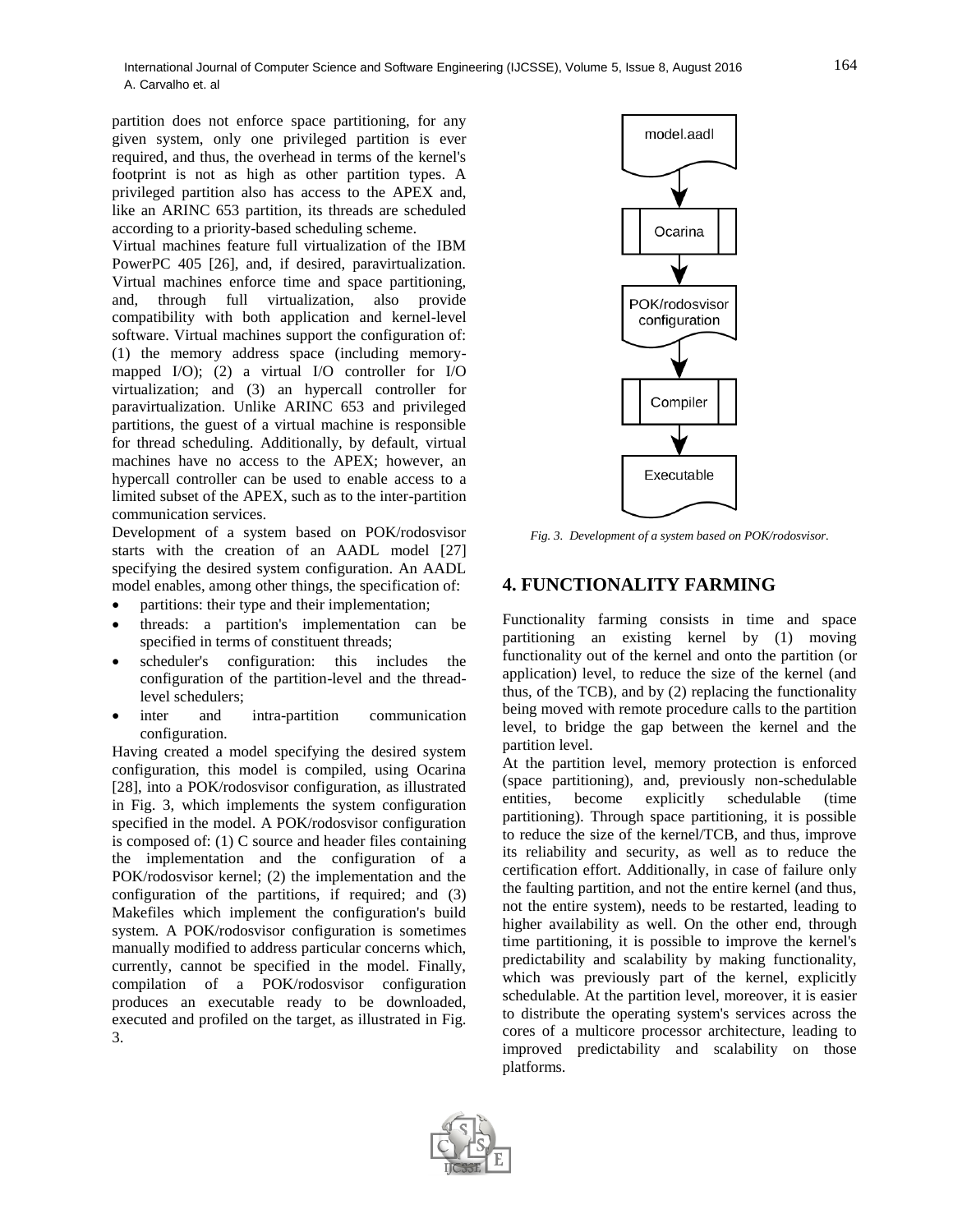Time and space partitioning an existing kernel, nevertheless, is not an easy task. In some cases, because of a functionality's level of coupling with the kernel or its functional requirements (e.g., compatibility with hardware-dependent, kernel-level software), ensuring that time and space partitioning is possible, and at the same time, fulfilling the functionality's functional requirements may depend on a significant engineering effort. To address this issue, functionality farming relies on various partition types.

The different partition types each provide distinct levels of partitioning (e.g., from only time partitioning to both time and space partitioning), as well as they fulfill different functional requirements (e.g., from compatibility with hardware-dependent, kernel-level software to compatibility with only hardwareindependent software). POK/rodosvisor, in particular, features three partition types:

- ARINC 653 partitions [21]: support only hardwareindependent software but enforce both time and space partitioning;
- privileged partitions: support all kinds of software (i.e., hardware-dependent and hardwareindependent software), enforces time partitioning but not space partitioning;
- and virtual machines: support all kinds of software, and enforces both time and space partitioning.

These different partition types, not only increase the extent to which functionality farming is more easily accomplished, but also enable an even more progressive reduction of the size of the kernel. Thus, these different partition types enable faster design space exploration, and reduce the associated risk. As an example, consider the following. In the beginning, when a functionality is tightly coupled with the kernel, achieving space partitioning may require a significant engineering effort, while achieving time partitioning may not be as hard, then, a partition which provides only time partitioning can be used. At this stage, it cannot be expected that the size of the kernel will be reduced; nevertheless, as will be shown later, time-partitioning-only can reveal interesting design alternatives (as well as it enables bad design alternatives to be ruled out early on). After modifying the functionality to enable space partitioning, it may still depend on compatibility with kernel-level software, then, a partition providing time and space partitioning as well as compatibility with kernel-level software can be used. Lastly, after the functionality is made hardware-independent, then, a lightweight, hardware-independent partition can be used.

Unlike other works, functionality farming tackles the source of the problem (i.e., the size of the kernel in commodity operating systems). It requires a lower upfront investment, since it enables a progressive reduction of the size of the kernel, instead of an all-ornothing approach, and thus, it is also a more agile approach since it enables some decisions to be postponed closer to delivery time when information about the system's requirements is more precise. Functionality farming, however, still depends on a significant engineering effort, as will be shown later, and its effects are often very hard to predict, meaning that the associated risk is still high. The following section presents FF-AUTO, a tool which performs functionality farming semi-automatically in POK/rodosvisor. With FF-AUTO, the engineering effort, and thus, the risk associated with functionality farming is significantly reduced, making it also an ideal tool for design space exploration.

# **5. FUNCTIONALITY FARMING AUTOMATED: FF-AUTO**

As shown in Fig. 4, FF-AUTO requires as input: (1) an AADL model, specifying the reference configuration, and (2) a functionality farming configuration (FFC) file, which specifies the functions that should be farmed and how, based on the results from a profiler, by manual inspection, etc. As output, FF-AUTO generates a POK/rodosvisor configuration (i.e., a modified configuration) which is the result of applying functionality farming to the reference POK/rodosvisor configuration specified in the input model.



*Fig. 4. Inputs and outputs of FF-AUTO.*

The modified POK/rodosvisor configuration needs, in some cases, to be manually modified as FF-AUTO is unable to automatically derive all of the necessary parameters, as will be explained later. In most cases, however, only the scheduler's configuration needs to be updated. In the future, we expect to enable the specification of the modified scheduler's configuration in the FFC file. Similarly, for optimization purposes, the output from FF-AUTO may be manually modified.

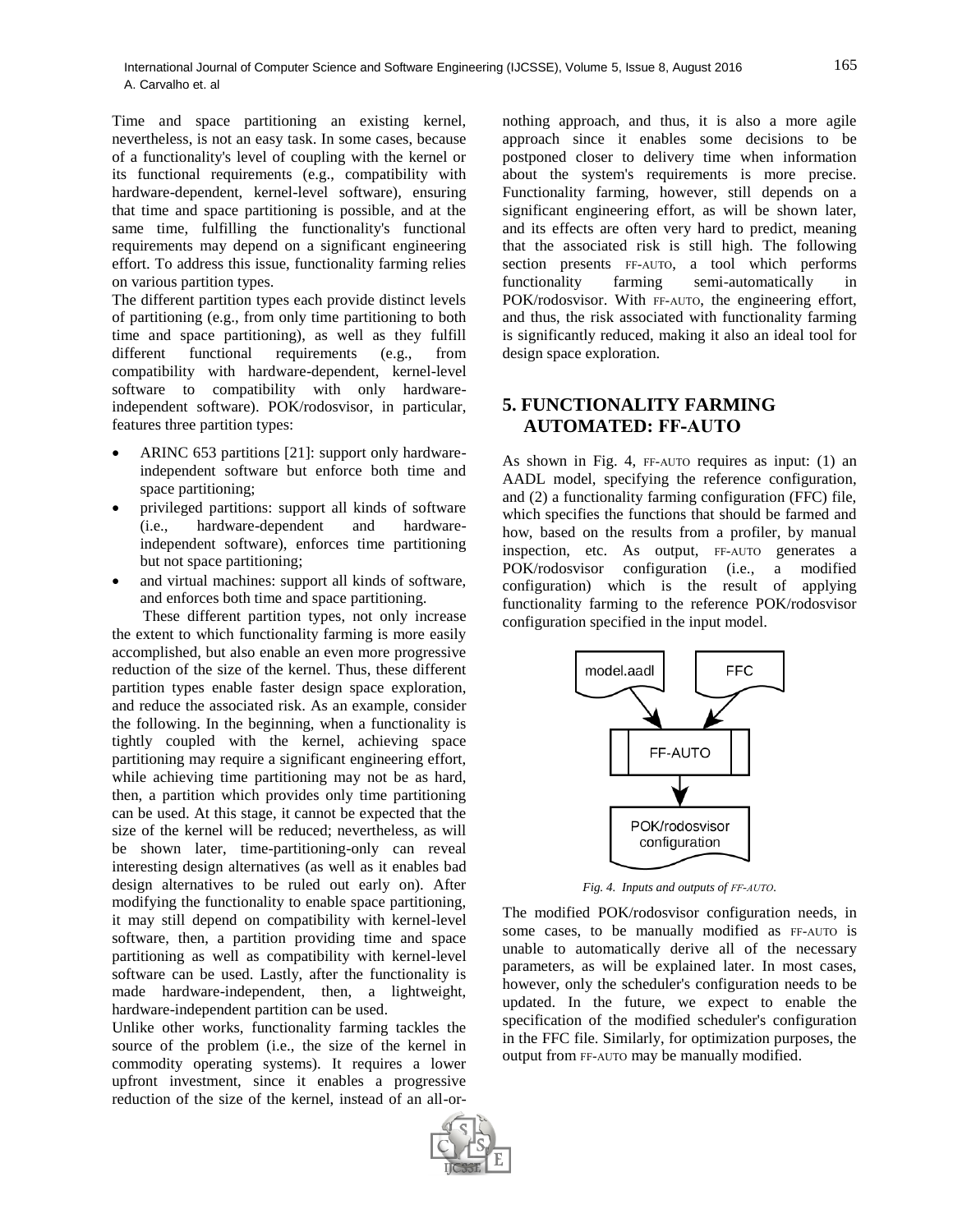In the following subsections, the FFC file format and the transformations applied to the reference POK/rodosvisor configuration are described.

#### 5.1 Functionality Farming Configuration File

The FFC file format consists of a list of statements preceded by "%" followed by a list of function prototypes, as shown in Fig. 5. The following statements are required:

**System:** this statement requires three parameters separated by a semicolon. The first parameter specifies the name of the AADL system implementation containing the AADL processor which is being farmed. In AADL, a processor represents a combination of software and hardware responsible for scheduling threads, enforcing protected address spaces, among other things. In other words, an AADL processor corresponds to the operating system, including the underlying hardware platform. In Ocarina, it corresponds to a POK/rodosvisor kernel. The second parameter specifies the implementation type name of the AADL processor to be farmed. The third parameter specifies the instance name of the AADL processor to be farmed in the AADL system specified as the first parameter. This statement can appear only once. For example, the system statement for the model in Fig. 6 is: "%system example::node.impl; example::pok.impl; cpu." In this example, the instance of "example::pok.impl," named "cpu" in "example::node.impl," is the processor to be farmed.

*Worker***:** two parameters separated by a semicolon. The first parameter specifies a worker's identifier, and the second parameter specifies its type. Worker is a synonym of partition; however, we use "worker" to distinguish the partitions in the reference configuration (partitions) and the partitions involved in functionality farming (workers). Worker threads, described below, that should be assigned to this particular worker must use the identifier specified as the first parameter. Currently, there are three types of workers supported, namely: "arinc653" for a worker based on an ARINC 653 partition; "privileged" for a worker based on a privileged partition; and "vm" for a worker based on a virtual machine. This statement can be repeated more than once, as necessary. For example, "%worker worker\_1; privileged," specifies a worker based on a privileged partition, identified as "worker 1."

*worker\_thread:* this statement requires two parameters separated by a semicolon. The first parameter specifies an identifier for a worker thread. The second parameter specifies the worker's identifier with which the worker thread is assigned to. Functions that should be assigned to this particular worker thread must use the identifier specified as the first parameter. This statement can be

repeated more than once, as necessary. For example, "%worker thread worker thread\_1; worker\_1," specifies a worker thread identified as "worker\_thread\_1" and assigned to the worker identified as "worker 1."

```
%system example::node.impl; \
         example::pok.impl; cpu
%worker worker_1; privileged
%worker worker_2; vm
%worker_thread worker_thread_1; worker_1
%worker_thread worker_thread_2; worker_2
void pok port flushall(); worker thread 1; \
                           call-only
void pok cons write(char*, int);
worker_thread_2
```
*Fig. 5. A functionality farming configuration file.*

| public                                                                                           | package example                                    |
|--------------------------------------------------------------------------------------------------|----------------------------------------------------|
| end pok;                                                                                         | processor pok                                      |
|                                                                                                  | processor implementation pok.impl<br>end pok.impl; |
| system node<br>end node;                                                                         |                                                    |
| system implementation node.impl;<br>subcomponents<br>cpu : processor pok.impl;<br>end node.impl; |                                                    |
|                                                                                                  | end example;                                       |

*Fig. 6. An incomplete AADL model.*

The list of statements just described is followed by a list of function prototypes. A function prototype is specified using the syntax of C, followed by a semicolon and the identifier of the worker thread which the function is assigned to. Optionally, a second semicolon followed by the keyword "call-only" can be specified, as shown in Fig. 5. The "call-only" keyword indicates that only the function call, and not its implementation should be farmed. Function call farming and its motivation are explained in the following section.

## 5.2 Function Call Farming and Complete Farming

Some partition (or worker) types are unable to support specific kinds of functionality, and therefore, the implementation of some functions cannot be moved to them. To address this limitation, function call farming can be performed instead. With function call farming, the function's implementation remains in the kernel, and only the "function call" is moved. With function call farming, it cannot be expected that the size of the kernel will ever be reduced, because the function's implementation is not moved; however, as will be shown later, function call farming alone can still reveal

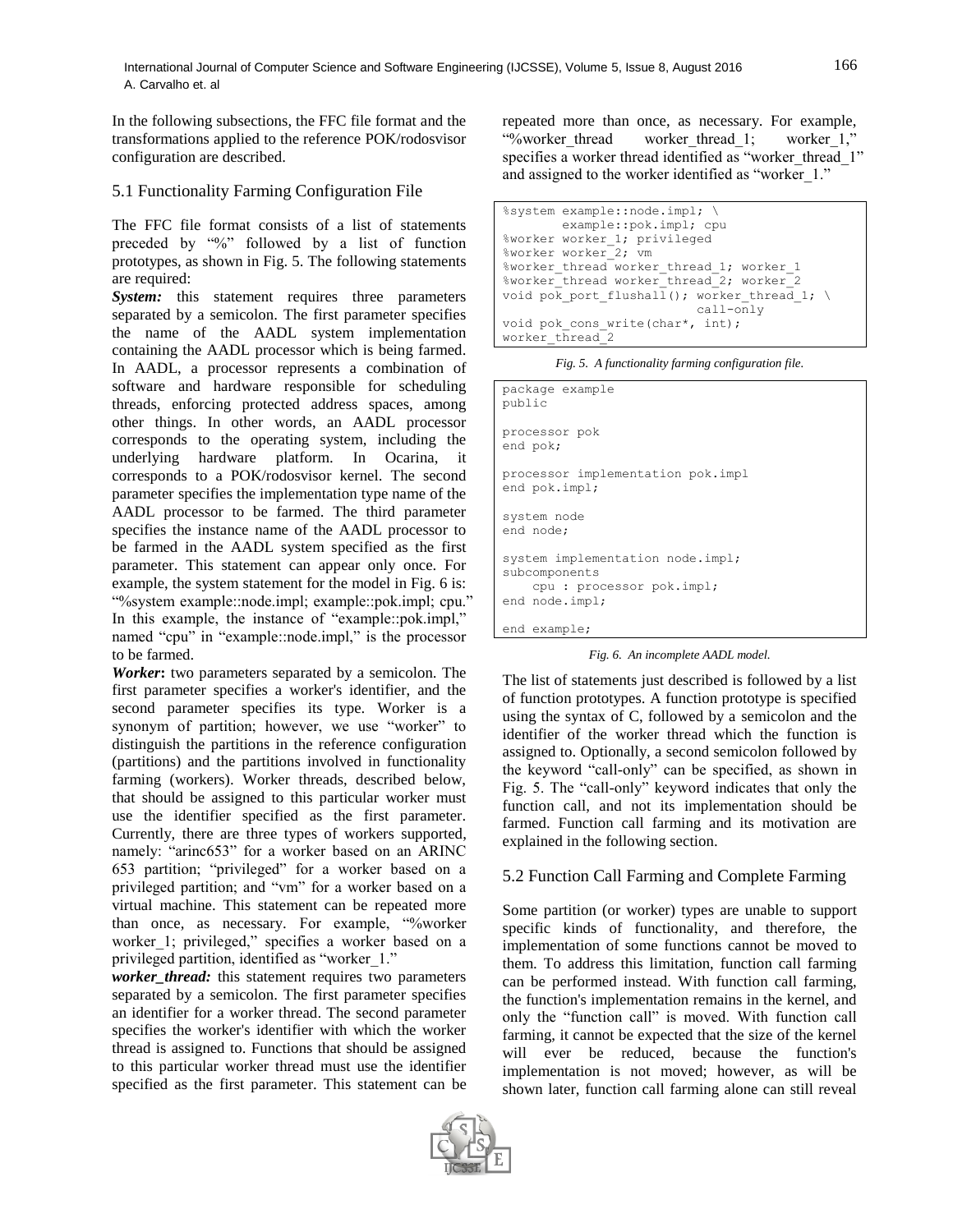good design alternatives. And, after finding a good design alternative, the function's implementation can be modified to enable complete farming (i.e., where the function's implementation is actually moved to the partition).

More specifically, ARINC 653 partitions cannot support hardware-dependent functionality; therefore, when farming hardware-dependent functionality onto an ARINC 653 partition, function call farming must be specified. A privileged partition, on the other end, because it runs at the same level as, and with the same level of privilege as the kernel, farming any functionality onto a privileged partition means that the function's implementation will remain in the same address space, and therefore, only function call farming is ever performed. A virtual machine supports both hardware-independent and hardware-dependent functionality, which means it is able to support complete farming of all kinds of functionality; however, with some exceptions, as explained next.

Independently of the partition type, currently, our methodology does not support moving functionality with kernel dependencies (i.e., which requires access to kernel data), and thus, for those kinds of functionality, function call farming needs to be specified. In the future, we expect to use existing code rewriting or binary translation techniques to automatically replace direct accesses to kernel data with other mechanism such as, for example, system calls.

#### 5.3 Workers and Worker Threads

For each worker specified in the FFC file a worker is added to the reference configuration. The type of the worker is as specified in the FFC file. Similarly, worker threads are added to the corresponding workers, as specified in the FFC file. This is illustrated by the transformation between (a) and (b) in Fig. 7.

For functions which require access to I/O and which have been assigned to a virtual-machine-based worker, the output from FF-AUTO needs to be manually modified to update the virtual machine's configuration such that it can have access to the required I/O. In the future, it is expected that a function's I/O requirements could be derived automatically using methods such as those described in [29]. The output from FF-AUTO also needs to be manually modified in order to update the scheduler's configuration to accommodate the new workers and worker threads, as explained earlier. In any case, as will be shown in section 6 and section 7, the required modifications are very small.



*Fig. 7. Illustration of the transformations applied to the reference configuration by FF-AUTO: (a) the reference configuration; (b) workers and worker threads added to the reference configuration; (c) FCW, FCU, and associated communication channels added to the reference configuration.*

#### 5.4 Function Call Wrappers and Unwrappers

For each function prototype specified in the FFC file, a function call wrapper (FCW) and a corresponding function call unwrapper (FCU) is generated. Additionally, in the kernel, function calls to the functions specified in the FFC file are replaced with function calls to the corresponding FCW. Finally, for those functions specified for complete farming, the functions' implementation is moved from the kernel onto the specified worker. This is illustrated by the transformation between (b) and (c) in Fig. 7. For those functions specified for function call farming, on the other end, the functions' implementation remains in the kernel.

A FCW, as shown in Fig. 8, serializes function calls through a communication channel, and returns immediately after. A FCU, conversely, as shown in Fig.

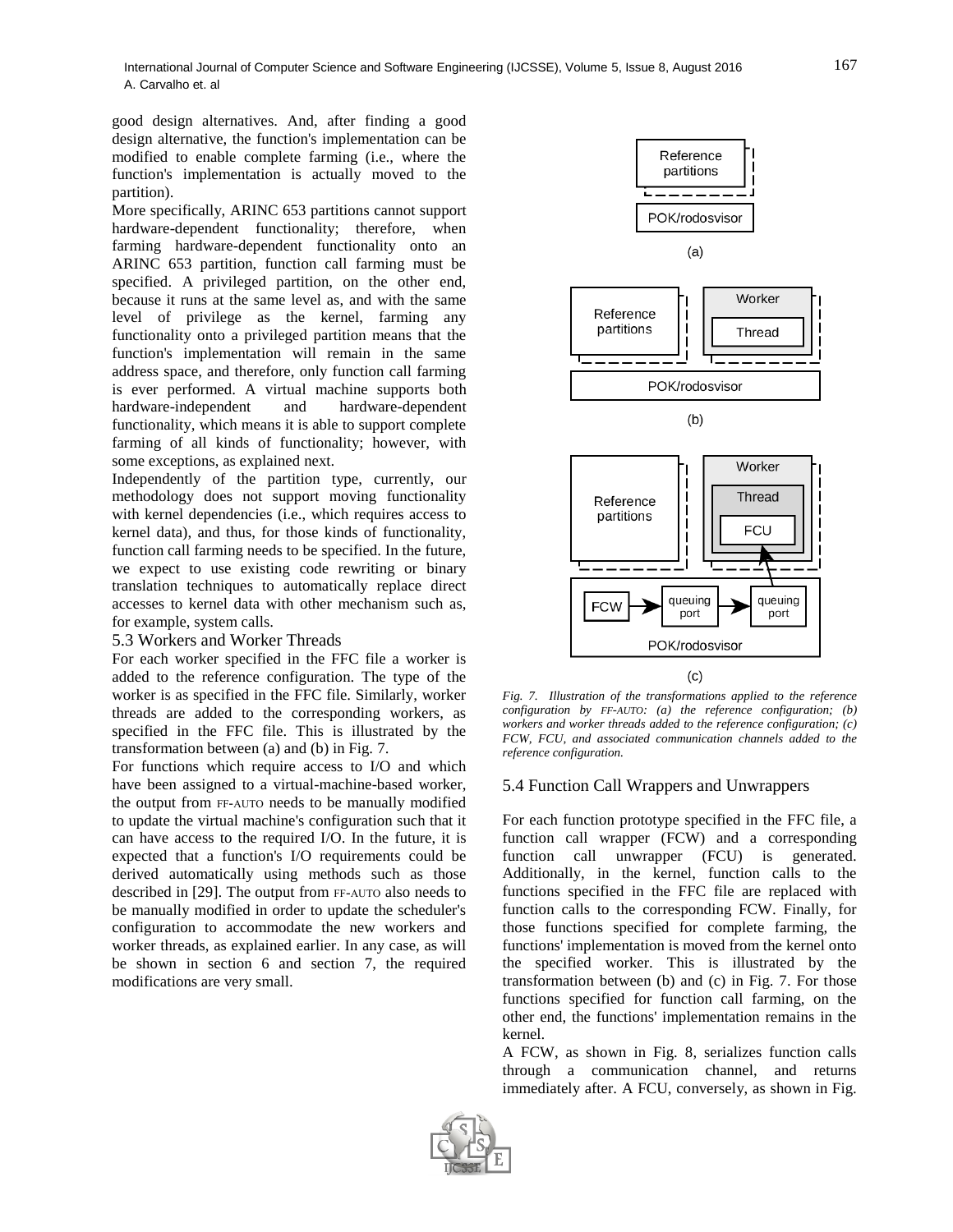9: (1) deserializes function calls from a communication channel, and (2) jumps to the function's implementation. Return values are currently not supported. Serialization and deserialization of function calls relies on a data structure declaration that is generated based on the function's prototype. In POK/rodosvisor, communication channels are queuing communication channels, with one sending port (used by the FCW), and one receiving port (used by the corresponding FCU), as illustrated in Fig. 7(c). For each function prototype specified in the FFC file, currently, a dedicated communication channel is established. In the future, it is expected that some functions will be able to share the same communication channel, forming a function group, and thus, lowering resource usage.



*Fig. 8. Sequence diagram of a generic function call wrapper (FCW).*



*Fig. 9. Sequence diagram of a generic function call unwrapper (FCU).*

The process of checking for and receiving new function calls depends on the type of the worker. For workers based on ARINC 653 or privileged partitions, function calls are received using the communication services provided by the ARINC 653 APEX to which they have access by default. For workers based on virtual machines, which by default do not have access to the APEX, a dedicated hypercall controller is generated which, indirectly, enables a virtual machine to access the communication services provided by the APEX, and thus, receive function calls.

Similarly, the process of jumping to a function's implementation depends on whether or not its implementation has been moved from the kernel onto the specified worker, and it depends on the specified worker's type. For those functions whose implementation is moved from the kernel onto the specified worker (i.e., complete farming), jumping to its implementation is performed directly. On the other end, for those functions whose implementation is not moved from the

kernel to the specified worker (i.e., function call farming), jumping to its implementation, which remains in the kernel, depends on the specified worker's type. If the worker is an ARINC 653 partition, then, support for a dedicated system call is added to the kernel so that the worker can request the kernel to jump to the function's implementation. If, however, the worker is a privileged partition, then: (1) preemption is disabled, (2) a direct jump to the function's implementation is performed, and (3) when the function's implementation returns, preemption is enabled again. Preemption is disabled in order to prevent the kernel from becoming in a corrupt state. Furthermore, a privileged partition is part of the kernel and, therefore, it can jump to the function's implementation directly. Lastly, if the worker is a virtual machine, then, an hypercall is used to request the virtual machine's hypercall controller to jump to the function's implementation. A hypercall controller is part of the hypervisor, which is a part of the kernel, and thus, has access to the function's implementation. A dedicated hypercall controller is automatically generated whenever necessary.

## **6. USE CASE: SERIAL PORT DEVICE DRIVER**

In this section, first, a POK/rodosvisor configuration (i.e., the reference configuration) is described and it is demonstrated that it reveals a limitation in the design of POK/rodosvisor, more specifically, in the design of the serial port device driver. Second, it is described how functionality farming has been applied to the reference configuration and how it is expected to address the limitation identified earlier. Third and last, it is demonstrated that functionality farming addresses that limitation by comparing the performance before and after functionality farming. Even though functionality farming is used to address a limitation in the design of POK/rodosvisor, we do not claim it is the only or the best way to do it; our goal is only to demonstrate a possible use case for functionality farming.

The reference architecture is illustrated in Fig. 10. It consists of a POK/rodosvisor-based system with one ARINC 653 partition composed by one thread (the writer). As illustrated in Fig. 11, for each partition window, the writer sends data to the serial port, through an ARINC 653 virtual queuing port which, in turn, forwards all data to the serial port. After sending the data, the writer reports the time (as number of CPU clock cycles) required to so, and then goes idle until the next partition window.

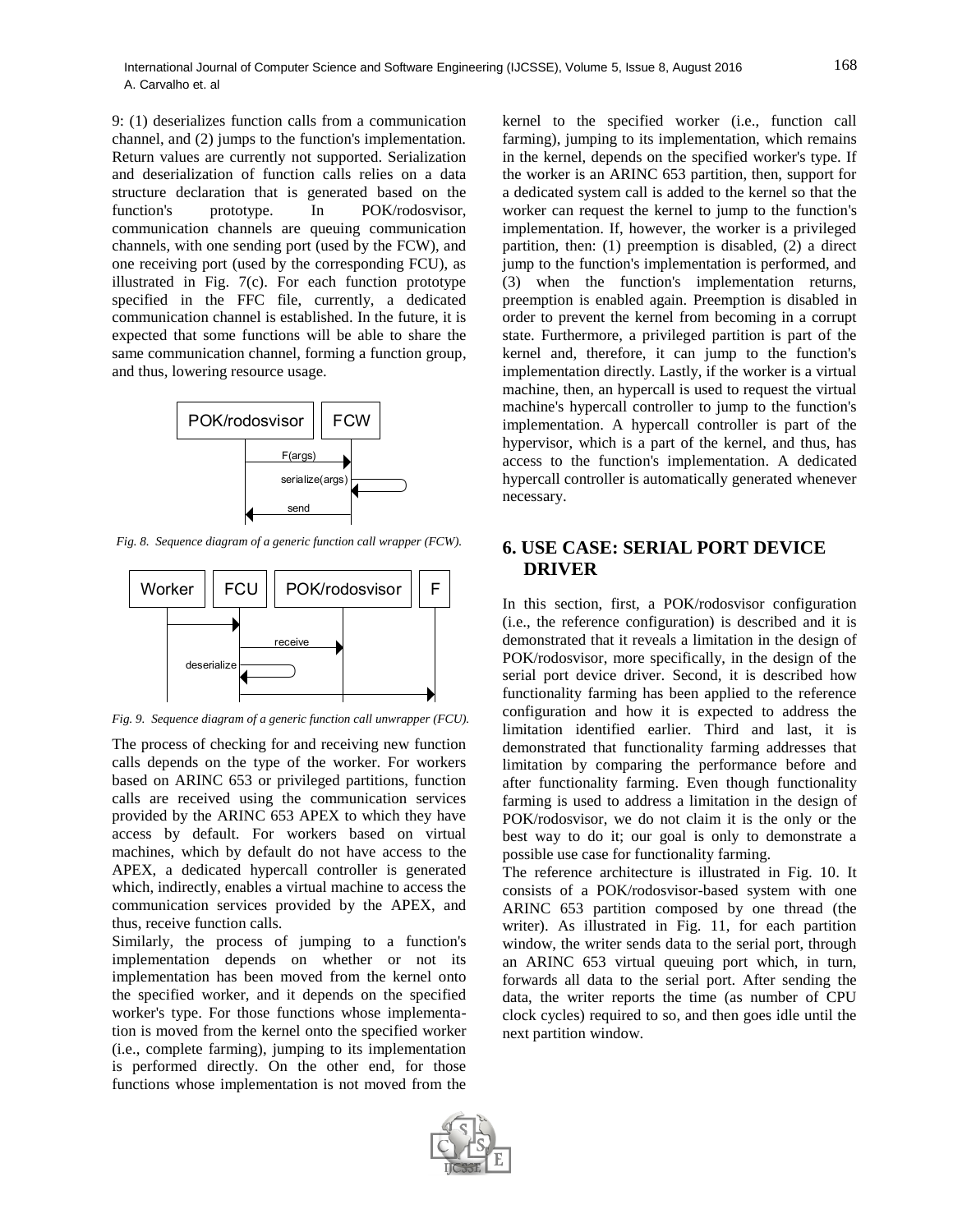

*Fig. 10. The reference architecture used for the serial port device driver's use case.*



*Fig. 11. A sequence diagram illustrating the process perform by the writer in the serial port device driver's use case.*

From the reference configuration, the average number of CPU clock cycles per byte required to send data to the serial port for various sizes of data have been measured. For each data size, the configuration ran until 100 samples have been collected; the average number of CPU clock cycles was obtained by averaging all the samples.

Fig. 12 shows, for the reference configuration, the average number of CPU clock cycles per byte required to send data to the serial port for different sizes of data. It can be seen that, the larger the data, the higher the number of CPU clock cycles per byte, indicating that sending data to the serial port does not scale well.



*Fig. 12. The average number of CPU clock cycles per byte required to send data to the serial port for different sizes of data for the reference configuration.*

Further investigation revealed that the lack of scalability identified above could be traced back to a function in POK/rodosvisor named "pok\_cons\_write," illustrated in Fig. 11. In POK/rodosvisor, "pok\_cons\_write" is the function which interacts directly with, and sends data to the serial port. Once the serial port's transmit buffer (i.e., a 16-byte buffer) becomes full, "pok cons write" busywaits until the buffer becomes available before sending more data. This means that, when the size of the data is larger than the serial port's transmit buffer, "pok\_cons\_write" needs to busy-wait constantly until all data is sent. Taking into account that the rate at which the serial port dispatches data into the transmission line is very slow compared to the CPU, then, as illustrated in Fig. 12, when the size of the data is larger than the serial port's transmit buffer, the impact on the number of CPU clock cycles required to send the data is significant.

Seen this, the application of functionality farming has been considered. More specifically, to farm "pok cons write" into a dedicated worker. In this way, "pok\_cons\_write," instead of interacting directly with, and sending data to the serial port, sends data to a sending queuing port, which can feature a much larger buffer and is also much faster than the serial port. The worker, on the other end, reads data from a receiving queuing port and, only then, sends it to the serial port. Because the worker is assigned with a dedicated execution time in the major frame, the lack of scalability when sending data to the serial port does not affect the rest of system.

Functionality farming has been applied using FF-AUTO and three FFC files, which specify that "pok\_cons\_write" shall be farmed into one worker with one worker thread.

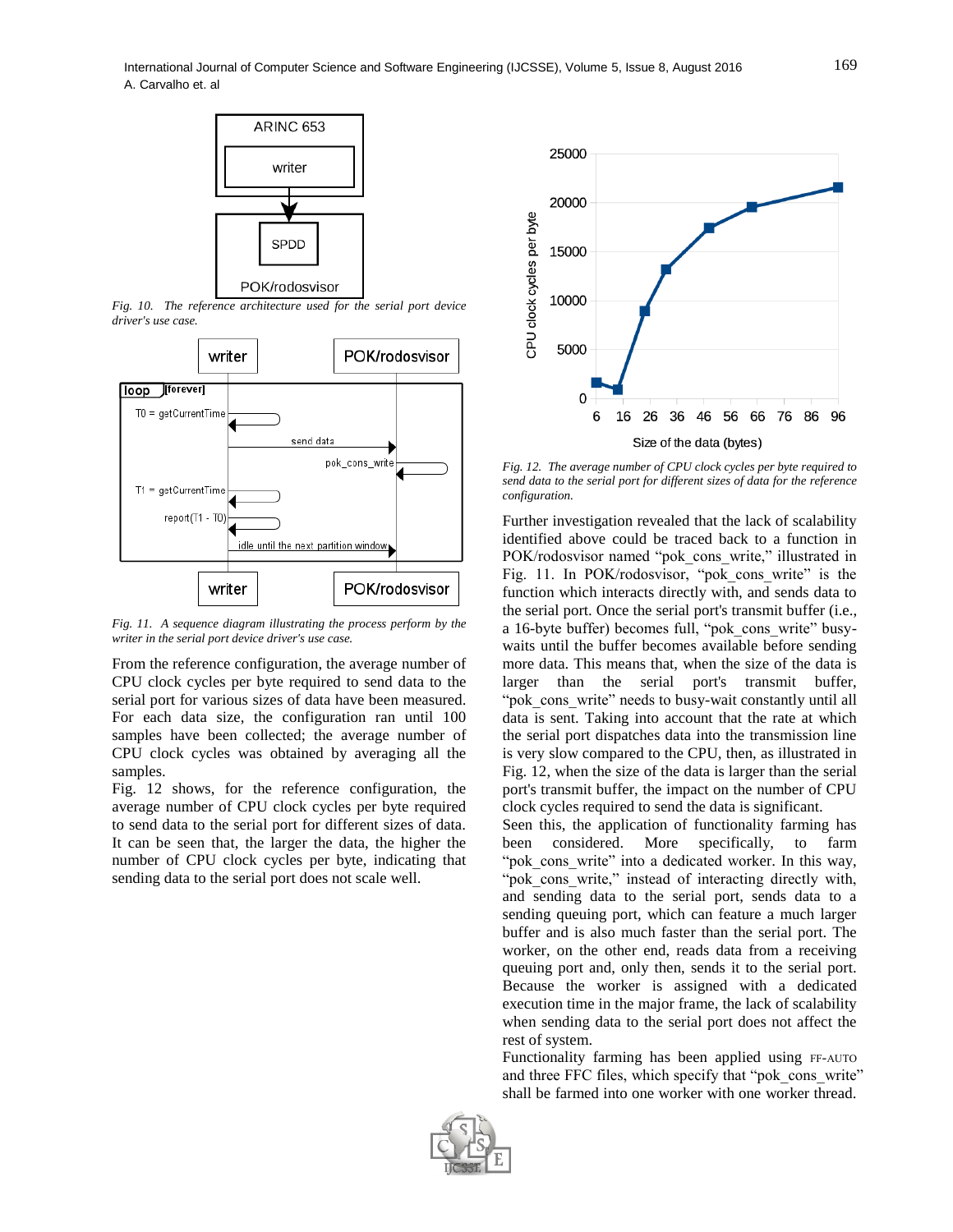One of the FFC files is shown in Fig. 13 and it specifies a virtual-machine-based worker (configuration VM); the resulting architecture is shown in Fig. 14. The other two FFC files specified an ARINC-653-partition-based worker (configuration AP) and a privileged-partitionbased worker (configuration PP). For configuration VM, complete farming has been specified. For configuration AP, on the other end, function call farming has been specified; "pok\_cons\_write" is hardware-dependent and, as explained in section 5, only function call farming is supported. For a privileged partition, configuration PP, only function call farming is supported. The output from FF-AUTO (i.e., a modified POK/rodosvisor configuration), for all configurations has been manually modified in order to accommodate the worker and its worker thread in the scheduler's configuration. For configuration VM, additionally, the virtual-machine-based worker's configuration has been manually modified in order to enable access to the serial port hardware, as required by "pok cons write."

```
%system test::node.impl; test::ppc.impl; cpu
%worker worker_1; vm
%worker_thread worker_thread_1; worker_1
void pok cons write(char*, int);
worker_thread<sup>1</sup>
```
*Fig. 13. FFC file for farming "pok\_cons\_write" on a worker based on a virtual machine.*



*Fig. 14. The resulting architecture for configuration VM on the serial port device driver's use case.*

Similarly to the reference configuration, from all the modified configurations described above, the average number of CPU clock cycles per byte required to send data to the serial port for various sizes of data has been measured. The results are presented in Fig. 15. It can be seen that, after functionality farming, for data sizes larger than the serial port's transmit buffer, as the size of the data increases, the cost per byte decreases, indicating that scalability is good. Furthermore, it can be seen that the different configurations display very approximate results.



*Fig. 15. Comparison of the average number of CPU clock cycles per byte required to send data to the serial port for different sizes of data between the reference configuration and after functionality farming. "VM" is barely seen because it is overlapped by "PP."*

In Fig. 16, the kernel's footprint for the reference and all the modified configurations is presented. It can be seen that the footprint of all the modified configurations is higher than the reference configuration's. This was expected for configurations AP and PP, since the function's implementation is not moved out of the kernel; the added footprint is due to a larger size of the code, and a larger size of the stacks because of the additional partition/worker. For configuration VM, where the function's implementation is moved out of the kernel, the added footprint is much higher than the size of the function's implementation, and thus, overall the footprint is higher than the reference configuration's; the added footprint is mostly due to the hypervisor (code, read-only, and read/write data), and due to a larger size of the stacks.

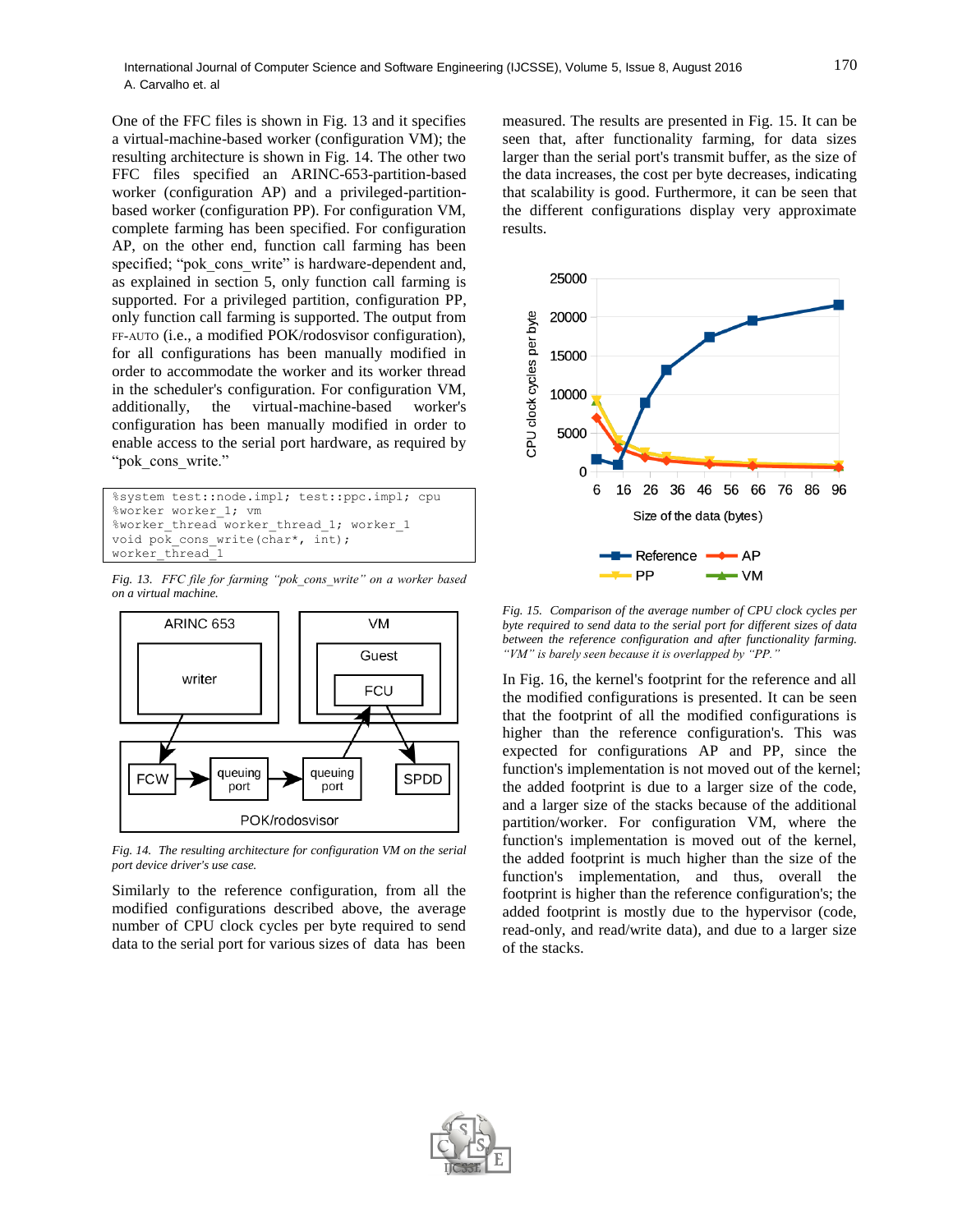

*Fig. 16. The kernel's footprint for the reference and all the modified configurations in the serial port device driver's use case, in terms of the size of the code, read-only (RO) and read-write (RW) data, as well as the size of the stacks.*

Lastly, in terms of the engineering effort, the reference configuration (i.e., the output from Ocarina) consists of 393 source lines of code (SLOC). As explained in section 3, a POK/rodosvisor configuration is composed by the implementation and configuration of a POK/rodosvisor kernel, the implementation and configuration of the partitions/workers, as well as the implementation of the configuration's build system. The three modified configurations (i.e., the output from FF-AUTO consist of at least 369 new/modified SLOC when compared with the reference configuration. Using FF-AUTO, 4 SLOC were required for the FFC file and, in the worst case, an additional 14 new/modified SLOC were also required. Knowing that, if functionality farming was performed manually, 369 new/modified SLOC would be required, and that, using FF-AUTO, only 18 SLOC were required, then, FF-AUTO enabled a reduction of engineering effort by more than 20 times.

## **7. USE CASE: INTER-PARTITION COMMUNICATION SUBSYSTEM**

In this section, similarly to the previous section, first, a POK/rodosvisor configuration (i.e., the reference configuration) is described and it is demonstrated that it

reveals a limitation in the design of POK/rodosvisor's inter-partition communication subsystem. Second, it is described how functionality farming has been applied to the reference configuration, and how it is expected to address the limitation identified earlier. Third and last, it is demonstrated that functionality farming addresses that limitation by comparing the performance before and after functionality farming. Even though functionality farming is used to address a limitation in the design of POK/rodosvisor, we do not intend to claim that it is the only or the best way to do it. Our goal is only to demonstrate another use case for functionality farming.

The reference configuration is illustrated in Fig. 17. It consists of a POK/rodosvisor-based system with two ARINC 653 partitions which communicate with each other through a single queuing communication channel. For each major frame, the "sender" sends data by writing to a sending queuing port, while the "receiver" receives data by reading a corresponding receiving queuing port. The size of the data is never larger than the size of the sending and receiving ports' buffer size.



*Fig. 17. The reference architecture used in the inter-partition communication subsystem's use case.*

From the configuration just described, the scheduling jitter has been measured for different sizes of the data that are transmitted between "sender" and "receiver." To measure the scheduling jitter, the output of the partitions' context switch times was enabled and the configuration ran until 300 samples were collected. To obtain the scheduling jitter, the expected context switch times were subtracted from the measured context switch times. The average scheduling jitter was obtained by averaging the results from all the samples.

Fig. 18 shows the scheduling jitter for the "receiver" and the "sender," for different sizes of transmitted data. It can be seen that, the larger the size of the data, the larger the scheduling jitter of the "receiver." The scheduling jitter of the "sender," on the other end, is independent of the size of the data.

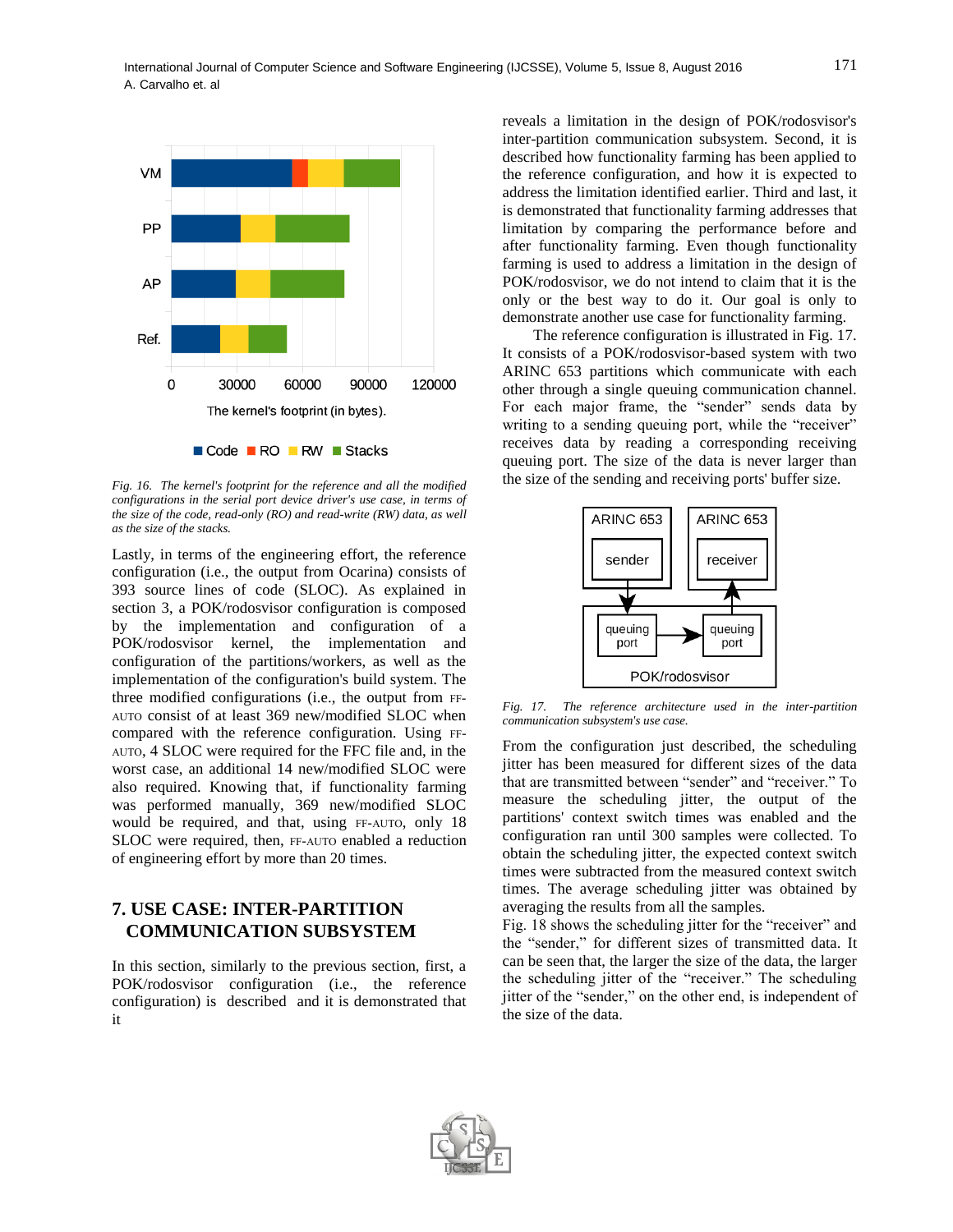

*Fig. 18. The average scheduling jitter for the "receiver" and the "sender."*

Further investigation revealed that the issue identified earlier could be traced back to a function in POK/rodosvisor named "pok\_port\_flushall." This function moves (i.e., flushes) the data in all sending ports into the corresponding receiving ports; the higher the size of transmitted data, the higher its execution time. It is called at the beginning of a major frame, and thus, at the beginning of the first partition window in the major frame (i.e., the partition window of the "receiver"). Its execution time, therefore, overwrites the first partition window in the major frame, which as demonstrated leads to high scheduling jitter for the "receiver."

To solve this problem, the application of functionality farming has been considered. More specifically, to farm "pok port flushall" into a dedicated worker, and allocate it into a predefined slot in the major frame, such that it does not overwrite other partitions' execution time. Functionality farming has been applied using FF-AUTO and three FFC files, which specify that "pok port flushall" shall be farmed into one worker with a single worker thread. One FFC file, shown in Fig. 19, specifies a worker based on an ARINC 653 partition (configuration AP). The other two FFC files specified a privileged-partition-based worker (configuration PP) and a virtual-machine-based worker (configuration VM). Since "pok\_port\_flushall" has shared dependencies with the kernel, as explained in section 5, function call farming has been specified for all configurations. For all configurations, the modified POK/rodosvisor configuration (i.e., the output from FF-AUTO) has been manually modified in order to accommodate the worker and its worker thread in the scheduler's configuration.

Furthermore, because "pok port flushall" is part of the implementation of the inter-partition communication subsystem, on which functionality farming depends on, the output from FF-AUTO has also been manually modified such that, instead of a queuing communication channel, counting semaphores are used to serialize calls to "pok\_port\_flushall," requiring 15 new/modified SLOC. Using a counting semaphore to serialize calls is possible because "pok\_port\_flushall" accepts no parameters.

```
%system test::node.impl; test::ppc.impl; cpu
%worker worker 1; arinc653
%worker thread worker thread 1; worker 1
void pok port flushall(); worker thread 1; \setminus call-only
```
*Fig. 19. FFC file for farming "pok\_port\_flushall" on a worker based on an ARINC 653 partition.*

Similarly to the reference configuration, for all the modified configurations described above, the scheduling jitter has been measured for different sizes of transmitted data. The results are shown in Fig. 20. It can be seen that, after functionality farming, the scheduling jitter of the first partition in the major frame is equivalent to the scheduling jitter of other partitions in the major frame, and it is independent of the size of the data that is transmitted. These results demonstrate that functionality farming addressed the limitation identified earlier.



*Fig. 20. The average scheduling jitter for the first partition in the major frame on the reference and all the modified configurations. "PP" is barely seen as it is overlapped by "AP."*

In Fig. 21, the kernel's footprint for the reference and modified configurations is presented, in terms of the size of the code, read-only and read-write data, as well as the

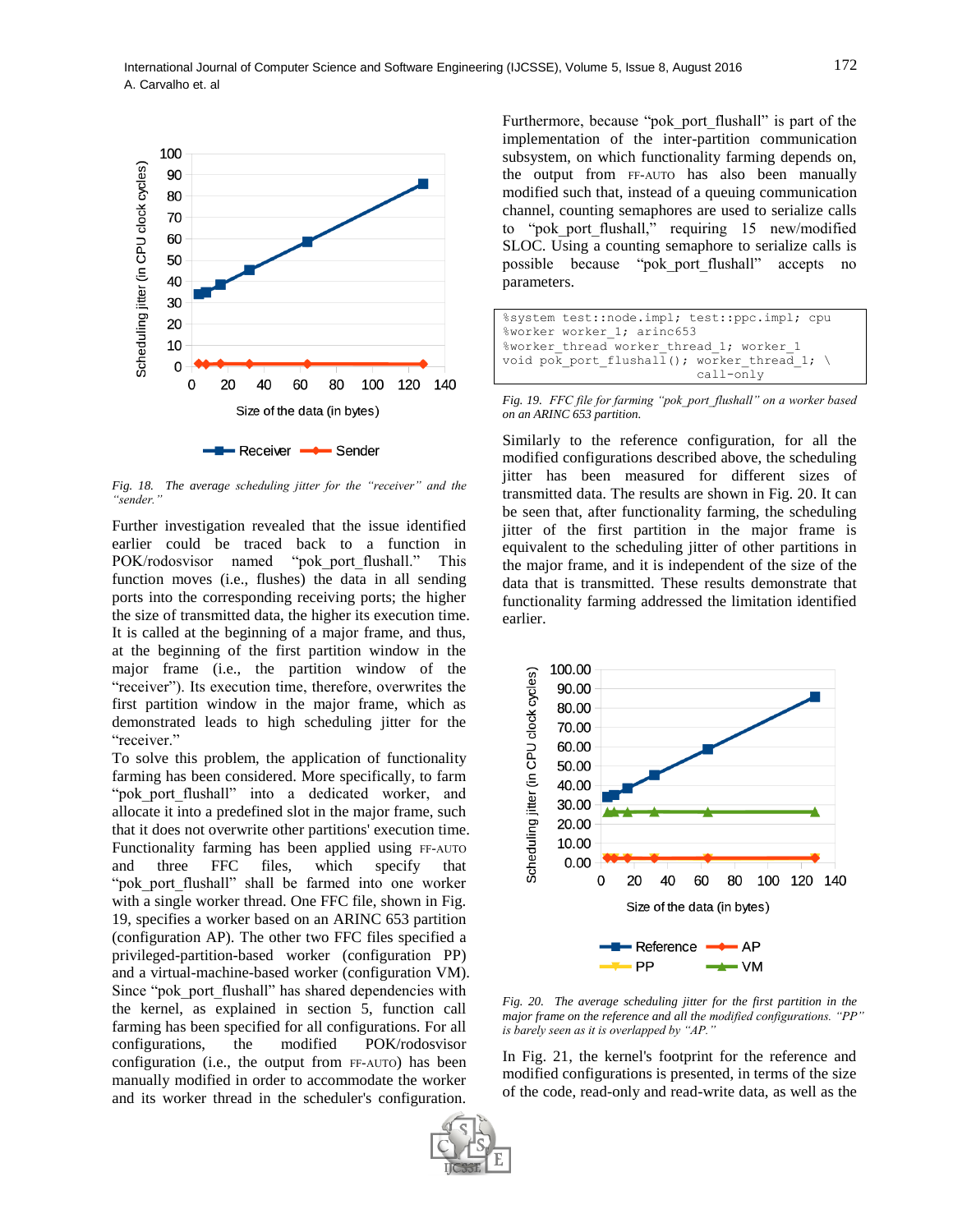size of the stacks. It can be seen that, as expected, the footprint for all the modified configurations is higher than the reference configuration's footprint, since only function call farming has been performed. AP's and PP's larger footprint is mostly due to a larger size of the stacks because of an additional partition/worker. VM's large footprint, on the other end, is due to the size of hypervisor (code, read-only, and read-write data) as well as due to a slightly larger size of the stacks.



Code RO RW Stacks

*Fig. 21. The kernel's footprint for the reference and all the modified configurations in the inter-partition communication subsystem's use case, in terms of the size of the code, read-only (RO) and read-write (RW) data, as well as the size of the stacks.*

Finally, in terms of the engineering effort, the reference configuration consists of 761 source lines of code (SLOC). The three modified configurations, on the other end, consist of at least 279 new/modified SLOC when compared with the reference configuration. Using FF-AUTO, 4 SLOC were required for the FFC file and, in the worst case, an additional 19 new/modified SLOC were also required. Knowing that, if functionality farming was performed manually, 279 new/modified SLOC would be required, and that, using FF-AUTO, only 23 SLOC were required, then, FF-AUTO enabled a reduction of engineering effort by more than 10 times.

## **8. CONCLUSION**

This paper presented functionality farming and FF-AUTO. The former, functionality farming, consists in time and space partitioning an existing kernel, thus reducing its size and tackling the source of the problem with most operating systems today (i.e., the large size of the kernel). It has been explained that it depends on a lower

upfront investment and it is also a more agile approach. The latter, FF-AUTO, performs functionality farming semiautomatically in POK/rodosvisor. With FF-AUTO, the engineering effort, and thus, the risk associated with functionality farming is significantly reduced, making it an ideal tool for design space exploration. This paper also presented two use cases which demonstrate how functionality farming is able to improve the design of POK/rodosvisor, and how FF-AUTO enables a significant reduction of the engineering effort required, and thus, of the risk associated, making it an ideal tool for design space exploration.

Even though FF-AUTO, currently, only supports POK/rodosvisor, the underlying methodology can be applied to any other operating system.

As future work, we propose: (1) to extend the granularity that is currently supported, which limits the extent to which functionality farming is possible; (2) to address the limitations regarding functions with shared dependencies with the kernel; and at last, (3) to reduce the need to manually modify the POK/rodosvisor configuration output by FF-AUTO.

#### **ACKNOWLEDGMENTS**

This work was supported by COMPETE: POCI-01- 0145-FEDER-007043 and FCT (Fundação para a Ciência e Tecnologia) within the Project Scope: UID/CEC/00319/2013. The work of A. Carvalho was supported by FCT (grant SFRH/BD/81640/2011).

## **REFERENCES**

- [1] A. S. Tanenbaum, J. N. Herder, and H. Bos, "Can we make operating systems reliable and secure?," Computer, vol. 39, no. 5, pp. 44–51, 2006.
- [2] F. Armand and M. Gien, "A practical look at microkernels and virtual machine monitors," in Consumer Communications and Networking Conference, 2009. CCNC 2009. 6th IEEE, 2009, pp. 1–7.
- [3] G. Heiser, K. Elphinstone, I. Kuz, G. Klein, and S. M. Petters, "Towards trustworthy computing systems: taking microkernels to the next level," SIGOPS Oper. Syst. Rev., vol. 41, no. 4, pp. 3–11, Jul. 2007.
- [4] M. Hohmuth, M. Peter, H. Härtig, and J. S. Shapiro, "Reducing TCB size by using untrusted components: small kernels versus virtual-machine monitors," in Proceedings of the 11th workshop on ACM SIGOPS European workshop, 2004, p. 22.
- [5] A. Chou, J. Yang, B. Chelf, S. Hallem, and D. Engler, "An Empirical Study of Operating Systems Errors," in Proceedings of the Eighteenth ACM Symposium on Operating Systems Principles, New York, NY, USA, 2001, pp. 73–88.
- [6] T. Garfinkel, B. Pfaff, J. Chow, M. Rosenblum, and D. Boneh, "Terra: A virtual machine-based platform for